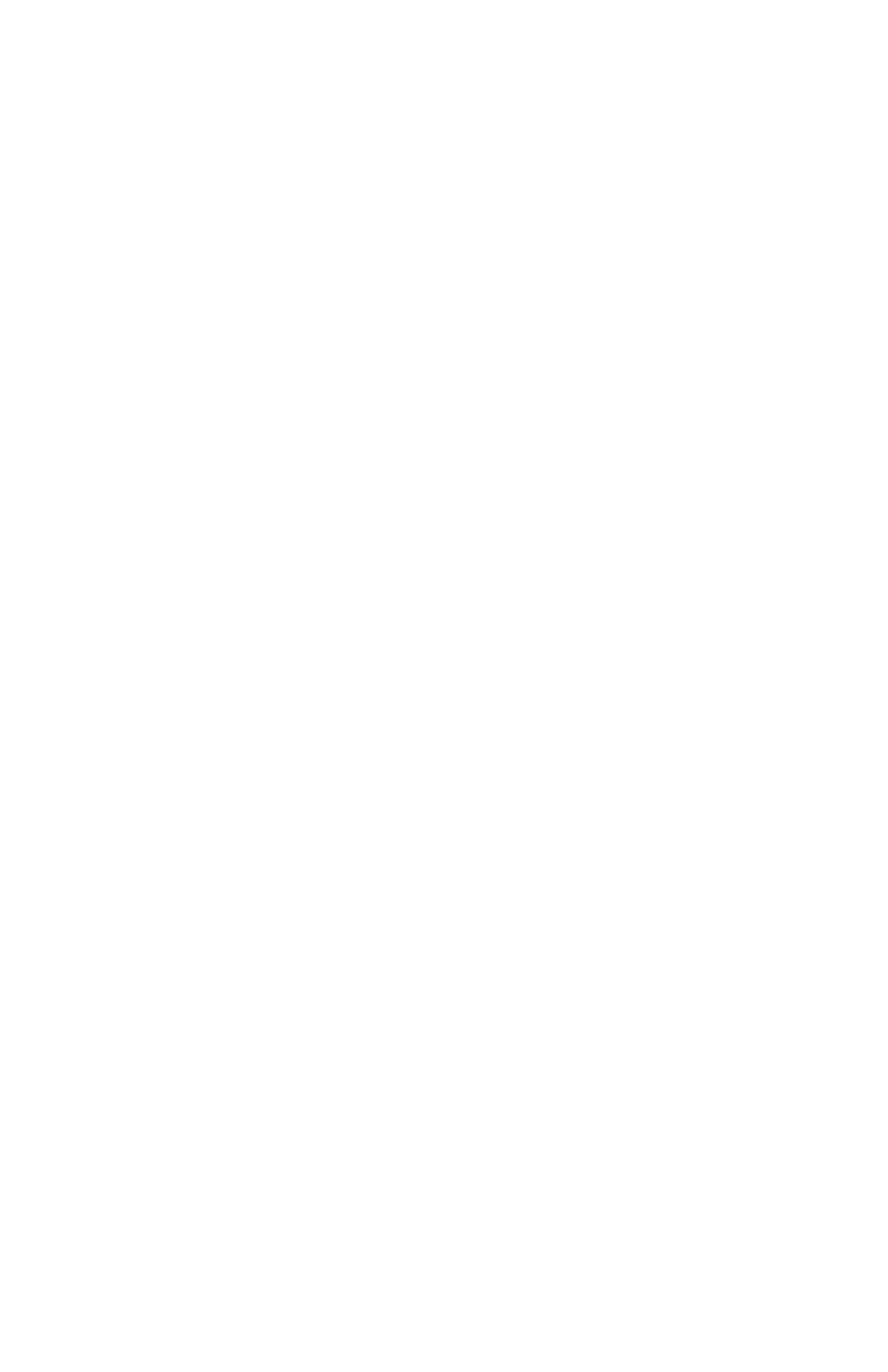### RECOGNITION LUNCHEON — JUNE 24, 2021

Buffet Luncheon

Welcome Rusty Worley, President, 2020–2021

Invocation—Pledge of Allegiance Lynette Weatherford

> Four Way Test Rusty Worley

Guests and Visitors Scott Rose

"May We Live in Interesting Times" Rusty Worley, President, 2020-2021

Recognition of 2020–2021 Officers and Committee Chairs Rusty Worley, President, 2020–2021

Installation of 2021–2022 Officers John Horton, Past President

#### 2021–2022 Officers

President Lisa Blumenstock Judy Bilyeu, Club Service President-Elect Lori Johnson Murawski Jim Wilson, Community Service Secretary Scott Rose Michael Kolstad, International Service Treasurer Greg Beck Treasurer Greg Beck Adam Toth, New Generations Past President Rusty Worley Randall Gammill, Vocational Service

> Passing of the Gavel Past Presidents

Remarks and Adjournment Lisa Blumenstock, President, 2021–2022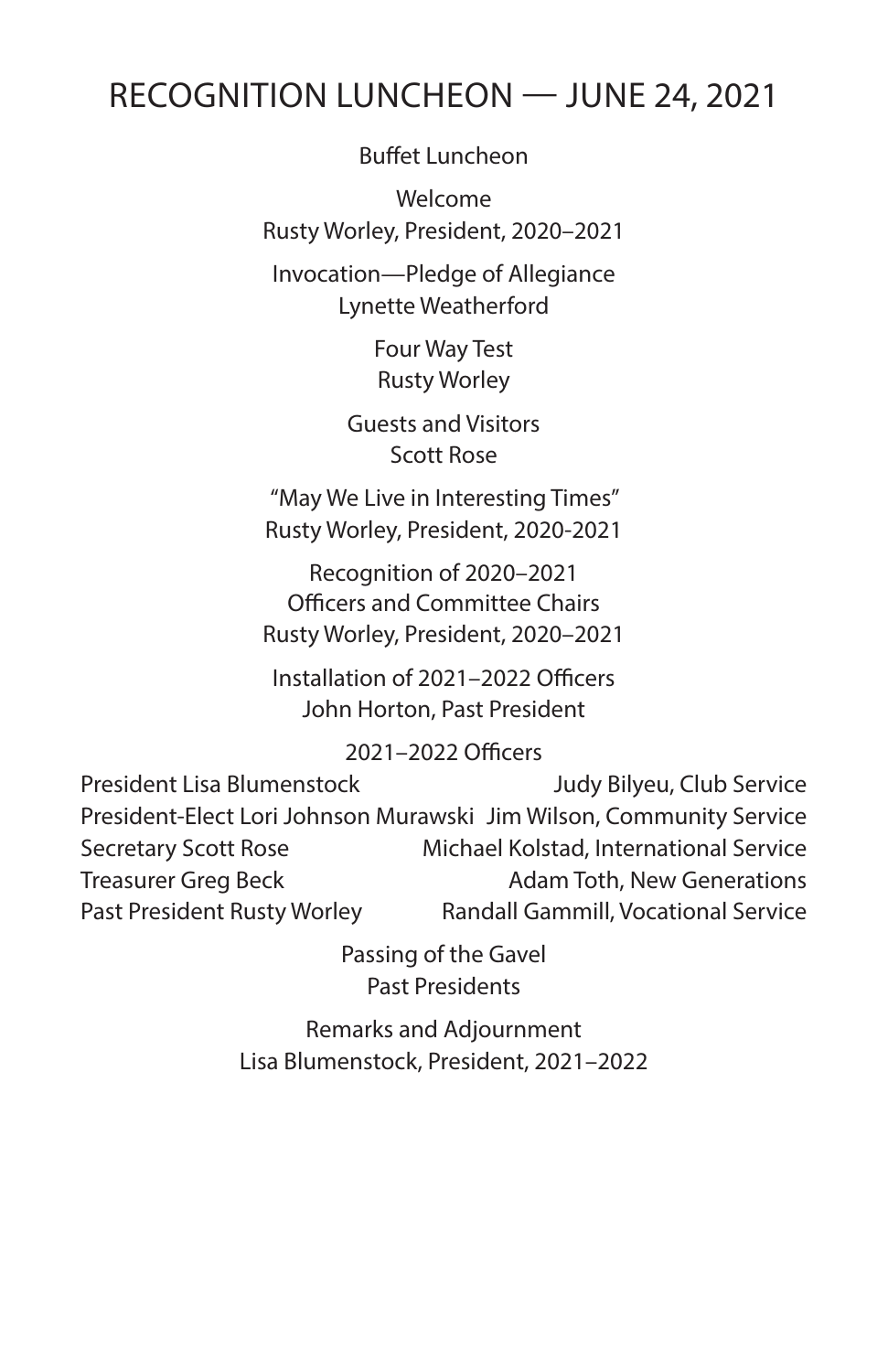### PAST PRESIDENTS

Chartered on June 28, 1967, the Rotary Club of Springfield Southeast first met at the Lamplighter, on the corner of Sunshine and Glenstone.

- 67–68 Sam Hamra\*
- 68–69 Rev. Wm. Magill
- 69–70 Doug Leigh
- 70–71 Dan Becker
- 71–72 Don Handley
- 72–73 Gaynerd Graham
- 73–74 Jim Jones
- 74–75 John Simpson
- 75–76 James Osborn
- 76–77 Charles O'Reilly\*
- 77–78 Joseph Green
- 78–79 Gary Lipscomb
- 79–80 Mac McCartney\*\*
- 80–81 Neil Eskelin
- 81–82 Olin Grooms\*

#### MOVED TO THE WOODEN NICKEL

- 82–83 Guy Bates, Jr.
- 83–84 Larry Baughman
- 84–85 Rex Johnson\*
- 85–86 Jerry Stiefvater\*

#### MOVED TO THE SHERATON

- 86–87 Andy Dalton
- 87–88 Jim McLeod
- 88–89 Harry Kirkpatrick
- 89–90 Steve Benton\*
- 90-91 Steve Scott\*
- 91–92 Danny Correll\*

#### MOVED TO THE CANCER CENTER

- 92–93 Mike Williamson\*
- 93–94 David Caffey\*
- 94–95 Doug Nickell\* 95–96 Barbara Lucks\* 96–97 Steve Rice\* 97–98 Gene Molnar 98–99 Marty Ross 99–00 Ken Coleman 00–01 Paul Sherard 01–02 Steve Montgomery 02–03 Brent Dunn\* 03–04 Brad Bodenhausen\* 04–05 Bonnie Keller\* 05–06 Bob Hammerschmidt\* 06–07 Shawn Harris 07–08 Rob Montileone\* 08–09 Anne Brown\* 09–10 Brad Toft 10–11 John Horton\* 11–12 Brent Baldwin\* 12–13 Laura Ward
- 13–14 Jim Conley\*
- 14–15 Heather Ramsey\*
- 15–16 Rick Van Pelt\*
- 16–17 Bill McNeill\*

#### MOVED TO OCEAN ZEN

- 17-18 Lori Barnes Miller\*
- 18-19 Bill Squires\*
- 19-20 Patrick Harrington
- 20-21 Rusty Worley

\* DENOTES ACTIVE MEMBER \*\* DENOTES HONORARY MEMBER

### EXTENDING THE HAND OF ROTARY

The Rotary Club of Springfield Southeast has sponsored and assisted these Rotary clubs:

- 1968 Rotary Club of Ozark
- 1989 Rotary Club of Springfield Sunrise
- 1995 Rotaract Club of Springfield
- 2002 Rotary Club of Spring field North
- 2005 Rotary Club of Nixa
- 2011 Rotary Club of Spring field Metro
- 2012 Interact Club of Glendale H.S.
- 2015 Interact Club of Parkview H.S.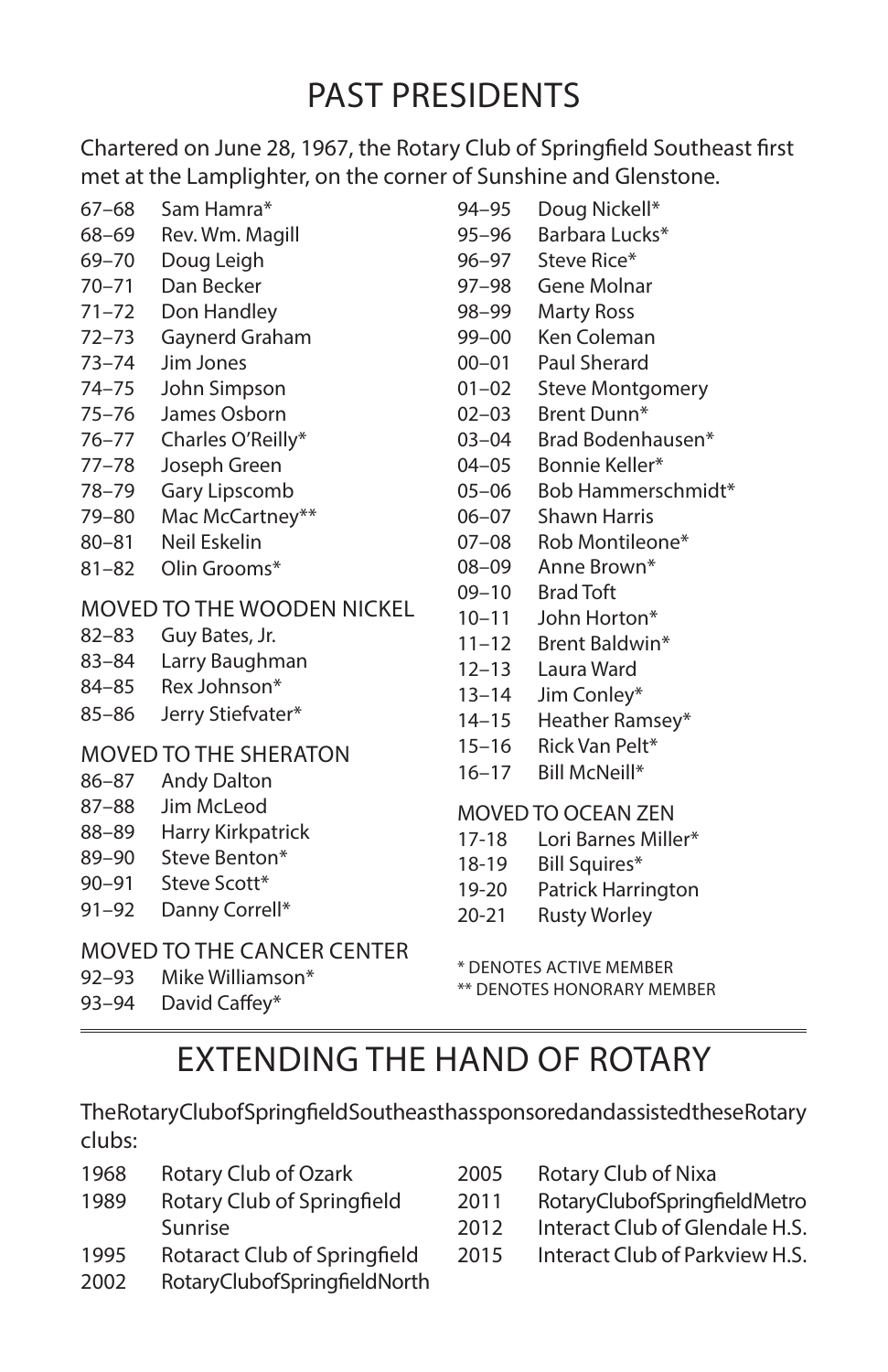### NEW PAUL HARRIS FELLOWS

Southeast has 481 all-time Paul Harris Fellows

Jon Baker Judy Bilyeu Meredith Bosso Jason Gage

Nikki Holden Adam Horton

### NEW MULTIPLE PAUL HARRIS FELLOWS

Southeast has 172 all-time multiple Paul Harris Fellows

Marc Mayer, PHF+1 Margo Spilde, PHF+1 Ken Williams, PHF+1 Rusty Worley, PHF+1 Jennifer Baker, PHF+2 Scott Haney, PHF+2 Heather Ramsey, PHF+2 Steve Brooks, PHF+3 David Hamm, PHF+3

Mark Walker, PHF+3 Lisa Blumenstock,  $PHF+4$ Jim Conley, PHF+4 Gene Hartley, PHF+4 Brad Bodenhausen,  $PHF+5$ John Horton, PHF+5 Skip Jansen, PHF+6

Michael Williamson, PHF+6 Greg Beck, PHF+7 Greg Horton, PHF+7 Gary Leonard, PHF+7 Doug Nickell, PHF+7 Alan Rose, PHF+8 Bill Saddler, PHF+8

## OTHER AWARDS

Southeast has 77 all-time benefactors, including 15 all-time Bequest Society members and 9 all-time Major Donors.

### 2020–2021 NEW MEMBERS

Brandi Bailey Cliff Davis Angela Delahoussaye Anna Beth Morgan Brennan Pratt Royce Reding Allison Robertson

### 2020–2021 VOCATIONAL SERVICE.

- The Directory Committee updated and published the membership directory.
- The Rotary Volunteers committee recognized Mark Walker as the 2021 Rotarian of the Year.
- The Vocational Awareness Committee held a Vocational Service Award Presentation in October 2020 to recognize one employee with Springfield Police Department, Springfield Fire Department, and the Greene County Sherrif's Office for their service to the community.
- The Four-Way Test Committee published quarterly articles in the Spokesman with a focus on each of the Four-Way Test mantras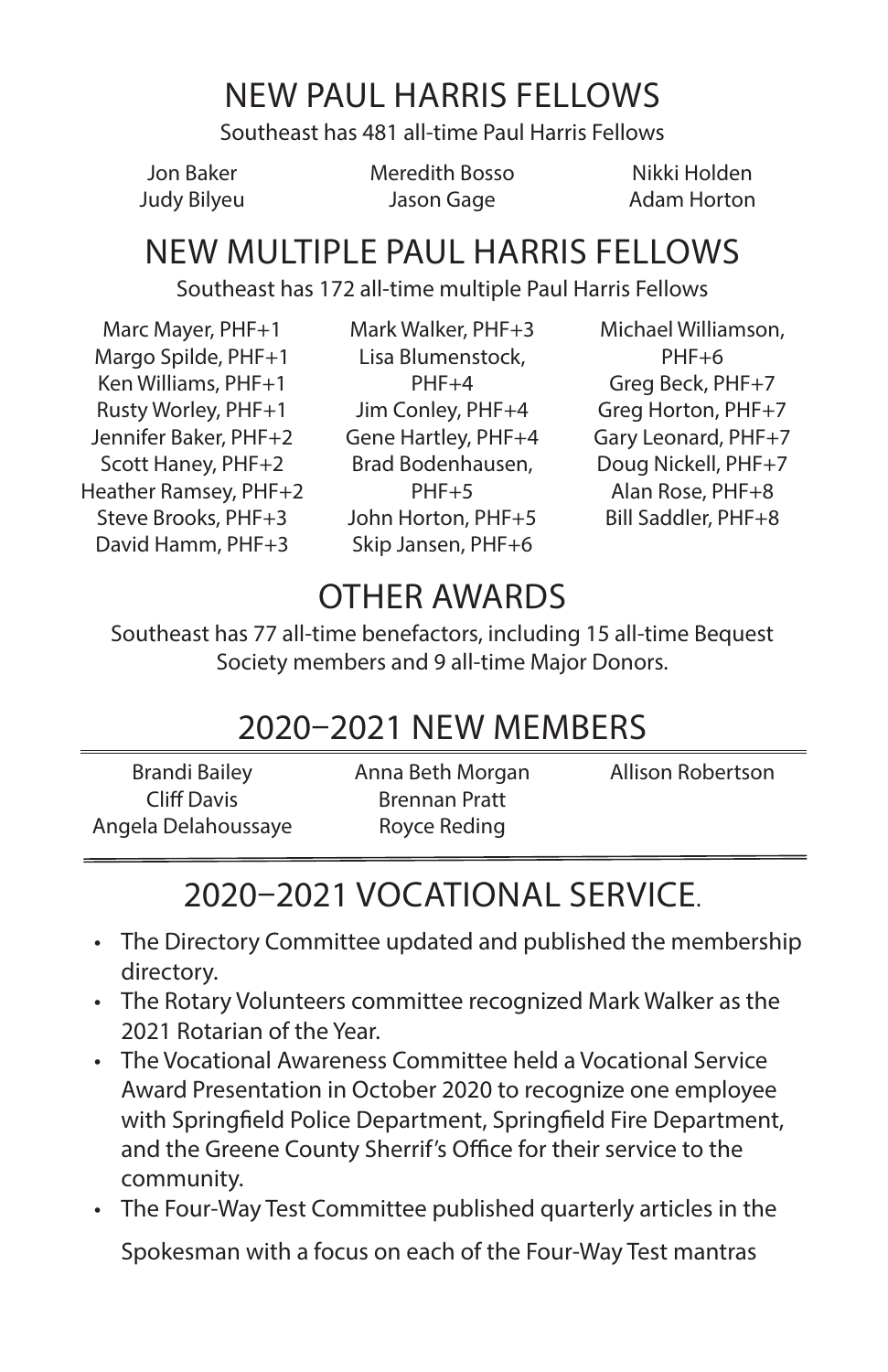### 2020–2021 CLUB SERVICE

- The Public Relations Committee kept the club's Facebook page and website up to date with current information. A bio of every new member was published on the club Facebook page and on the club website. Several videos were created to highlight the club's activities.
- Southeast participated, along with the other Springfield Rotary clubs and the Rotaract club, in an All-City Rotary meeting on May 12th. The speakers were representatives from Missouri Rotary Youth Leadership Academey (RYLA).

### 2020–2021 COMMUNITY SERVICE

- The Basketball Tournament Committee partnered with ROAM to host a March Madness competition and raised over \$13,000 for Special Olympics.
- We had 37 donors in the Blood Drive held in January, which includes all of the Rotary clubs in Springfield, Southeast Rotary also had 39 donors in the blood drive held in September.
- The Community Grants Committee awarded \$10,000 to the following organizations:
	- Boys and Girls Club of Springfield \$1,000
	- Community Partnership of the Ozarks- \$1,000
	- Council of Churches \$1,000
	- CoxHealth Foundation \$1,000
	- Girls on the Run \$1,000
	- Good Samaritan Boys Ranch \$1,000
	- OATS \$1,000
	- On Angels Wings- \$1,000
	- Springfield Public Schools Foundation \$1,000
	- Victory Mission \$1,000
- A district simplified grant with matching funds from Southeast Rotary in the amount of \$11,994.60 was presented to the Ozarks Regional YMCA for their Y on the Fly progam.

### 2020–2021 INTERNATIONAL SERVICE

• The Rotary Foundation Committee conducted a Rotary Foundation Program in November 2020 explaining the history, goals, and achievements of the Rotary Foundation.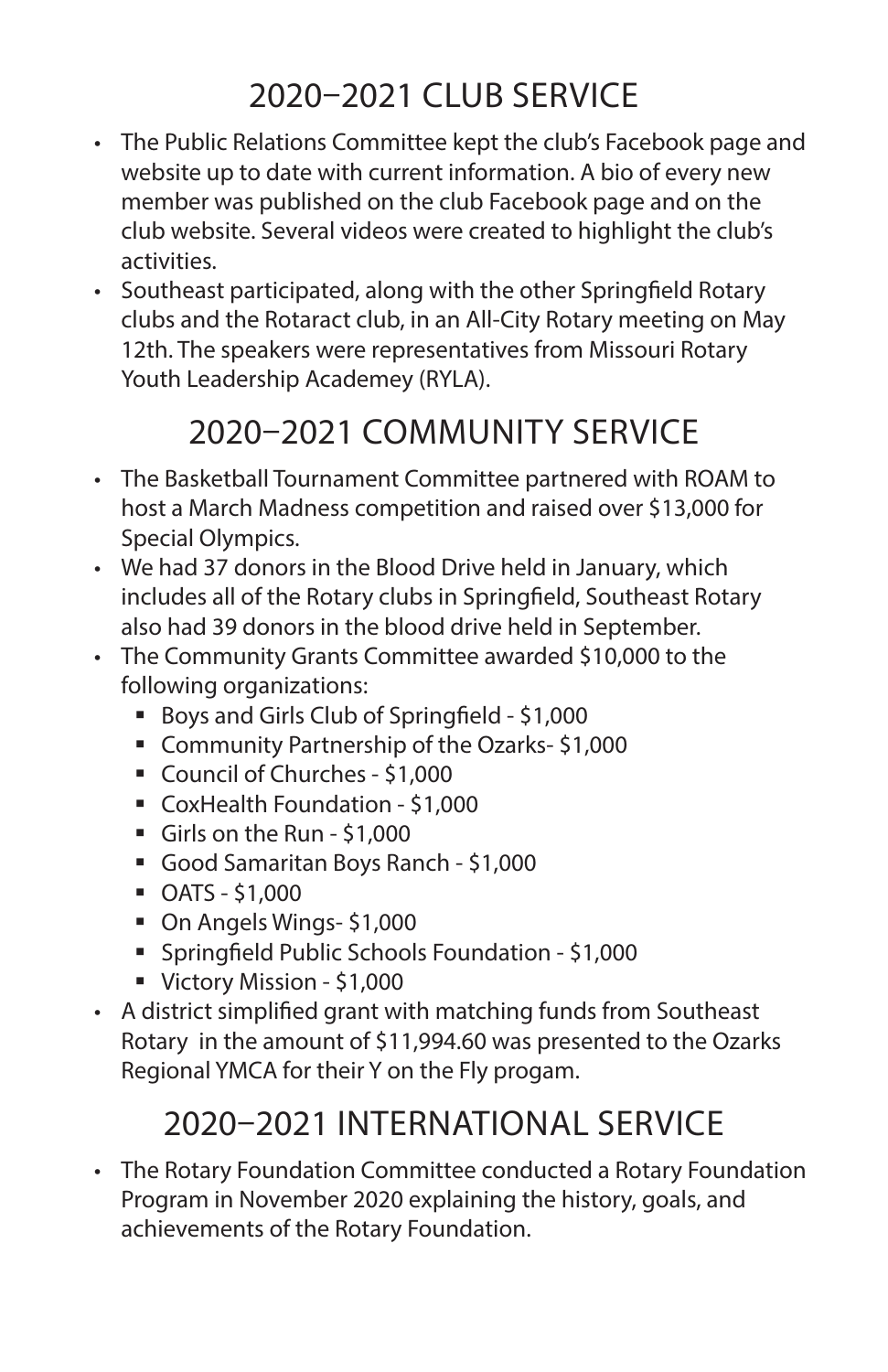- 155 Southeast members (74.5%) gave over \$43,166 to the Rotary Foundation, including \$3,375 to PolioPlus. We have 110 (52.9%) EREY members.
- Total all-time giving to the Rotary Foundation is over \$1,142,356. The average gift was \$196.21 per member versus the district average of \$113.

### 2020–2021 NEW GENERATIONS

- The Interact Committee continued to advise and support the Interact Clubs at Glendale and Parkview High Schools.
- The Rotaract Committee, led by Meredith Bosso, continued to have a close relationship with the Springfield Rotaract Club. Rotaract members regularly attend Southeast meetings and our members often attend their meetings.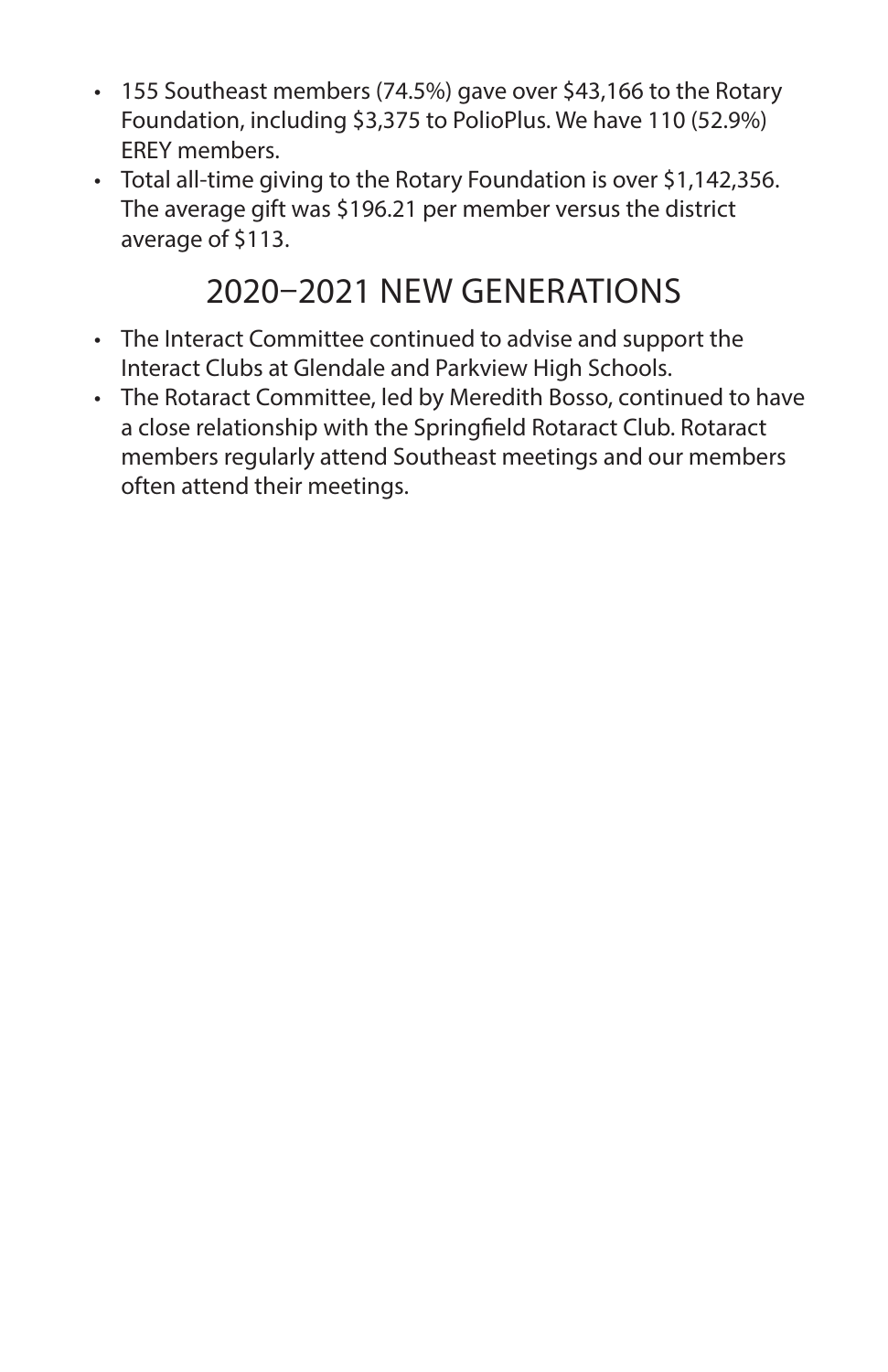### 2020–2021 FINANCIAL IMPACT

| <b>ROAM MARCH MADNESS/</b> |  |
|----------------------------|--|
| SPECIAL OLYMPICS DONATION  |  |
| \$9,811                    |  |
| \$13,521                   |  |
|                            |  |
|                            |  |
| \$2,500                    |  |
|                            |  |
|                            |  |
| \$2,500                    |  |
| \$10,029                   |  |
|                            |  |
|                            |  |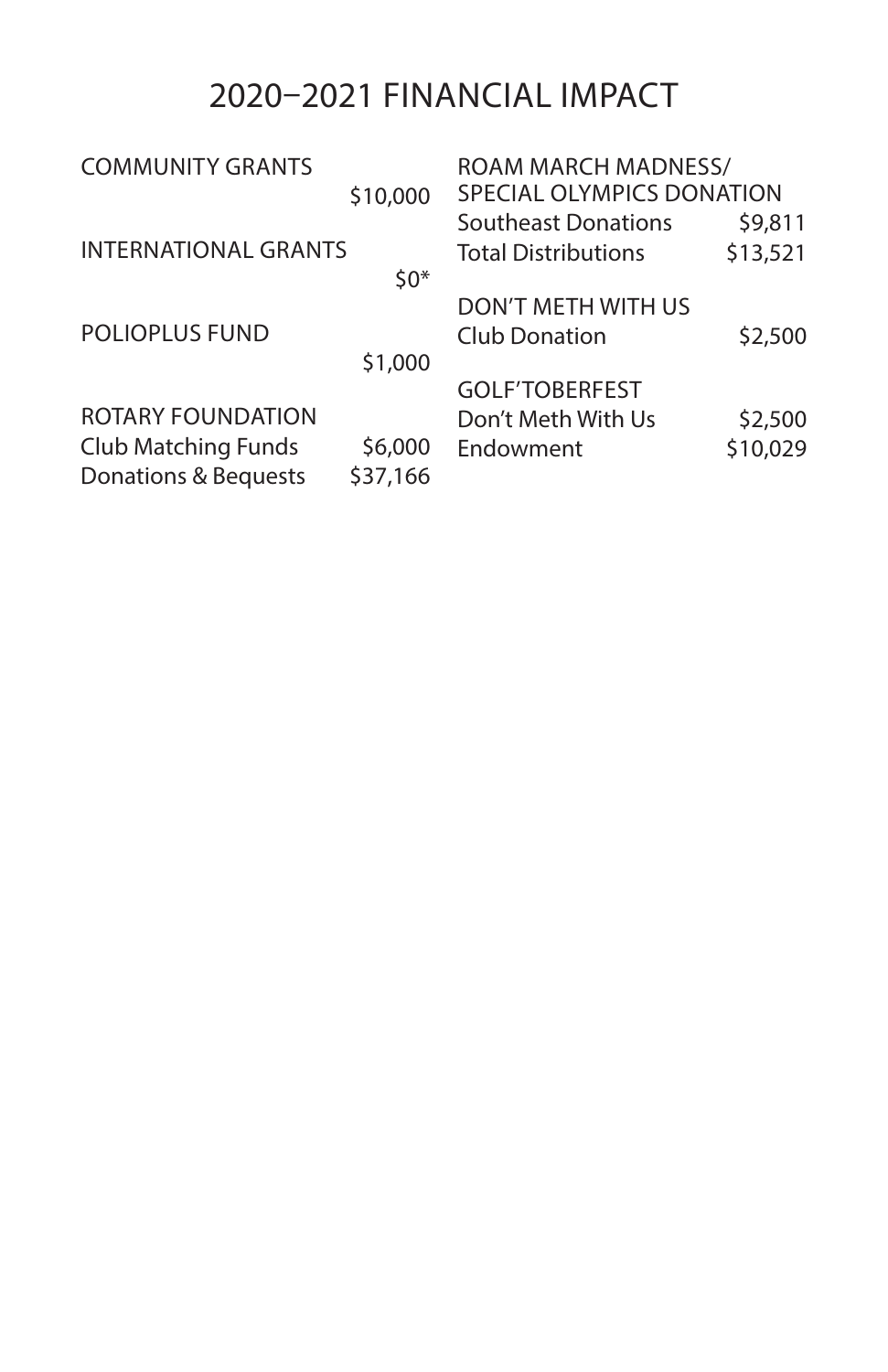### ROTARY CLUB OF SPRINGFIELD SOUTHEAST ENDOWMENT, INC.

- The Rotary Club of Springfield Southeast Endowment, Inc. was established in 2015 as an independent 501(c)(3) to raise and disburse funds for issues of poverty, children, child abuse, housing, hunger, health, hygiene, education, and safety, plus the six areas of Rotary service in Springfield and the surrounding community.
- In 2017, the Founders Club was established for The Rotary Club of Springfield Southeast Endowment, Inc. Fifty-six Rotarians and the Rotary Club of Springfield Southeast contributed \$1,000 each to this fundraising campaign.
- The Sam and June Hamra Heritage Society was established for planned giving with a planned giving contribution from Sam and June Hamra of \$100,000 made to the Southeast Endowment.
- The Southeast Endowment has conducted an annual golf tournament and for the last two years has had a raffle for a luxury vacation.
- The Southeast Endowment has raised approximately \$175,000 to date.
- The Southeast Endowment has received commitments of over\$225,000 in planned giving gifts.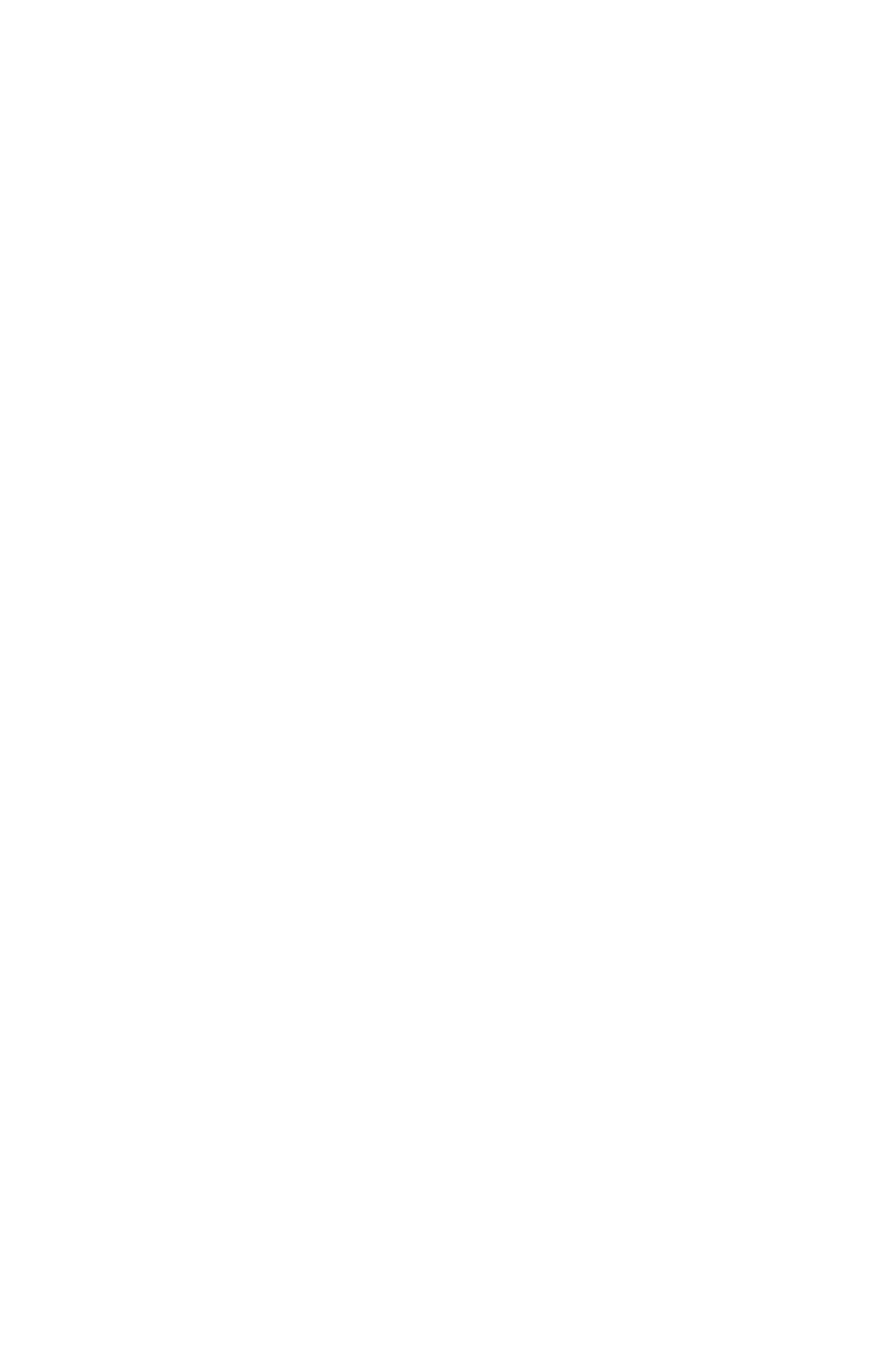

Rotary is dedicated to seven areas of focus to build international relationships, improve lives, and create a better world to support our peace efforts and end polio forever.

#### PROMOTING PEACE

Rotary encourages conversations to foster understanding within and across cultures.

#### FIGHTING DISEASE

We educate and equip communities to stop the spread of life-threatening diseases. We improve and expand access to low-cost and free health care in developing areas.

PROVIDING CLEAN WATER, SANITATION, AND HYGIENE We support local solutions to bring clean water, sanitation, and hygiene to more people every day.

#### SAVING MOTHERS AND CHILDREN

We expand access to quality care, so mothers and their children can live and grow stronger.

#### SUPPORTING EDUCATION

Our goal is to strengthen the capacity of communities to support basic education and literacy, reduce gender disparity in education, and increase adult literacy.

#### GROWING LOCAL ECONOMIES

We carry out service projects that enhance economic and community development and create opportunities for decent and productive work for young and old. We also strengthen local entrepreneurs and community leaders, particularly women, in impoverished communities.

#### PROTECTING THE ENVIRONMENT

Rotary members are tackling environmental issues the way they always do: coming up with projects, using their connectiosn to change policy and planning for the future.